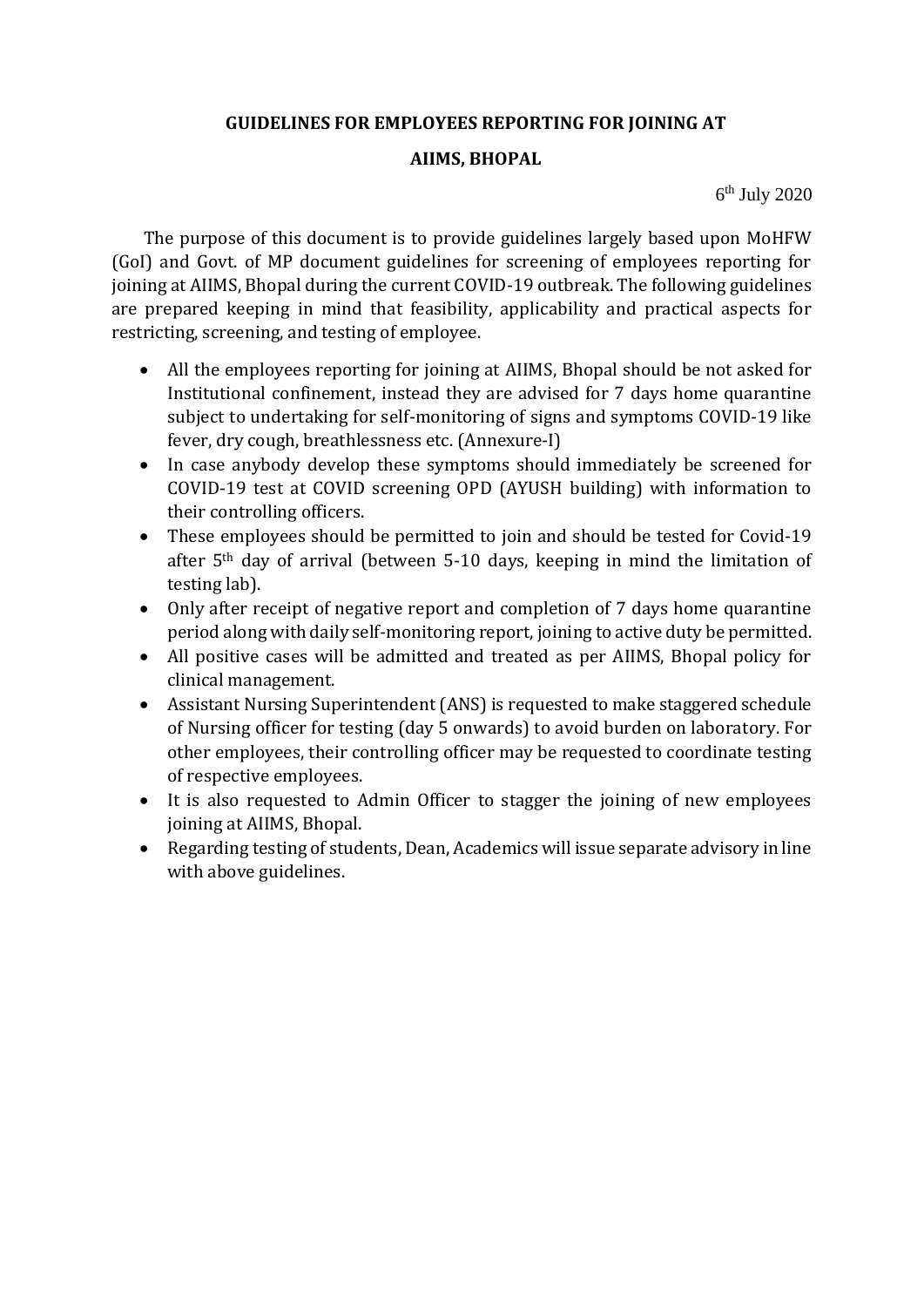# **Annexure I Undertaking for Home Quarantine**

I, the undersigned hereby declare that I have understood necessity of maintaining home quarantine. I have understood the protocol of home quarantine and declare that

- 1. I will stay in home by following appropriate distancing measures till 14 days.
- 2. I will avoid meeting friends, colleagues. In case of unavoidable circumstances will use face mask while meeting them.

### 3. **I will wash my hands frequently**

4. I will report to hospital authority if I develop any symptoms or any of my household member/s develop fever or other respiratory symptoms

Date Signature Name-Designation-Department-Mobile Number-Detailed Address of Home-